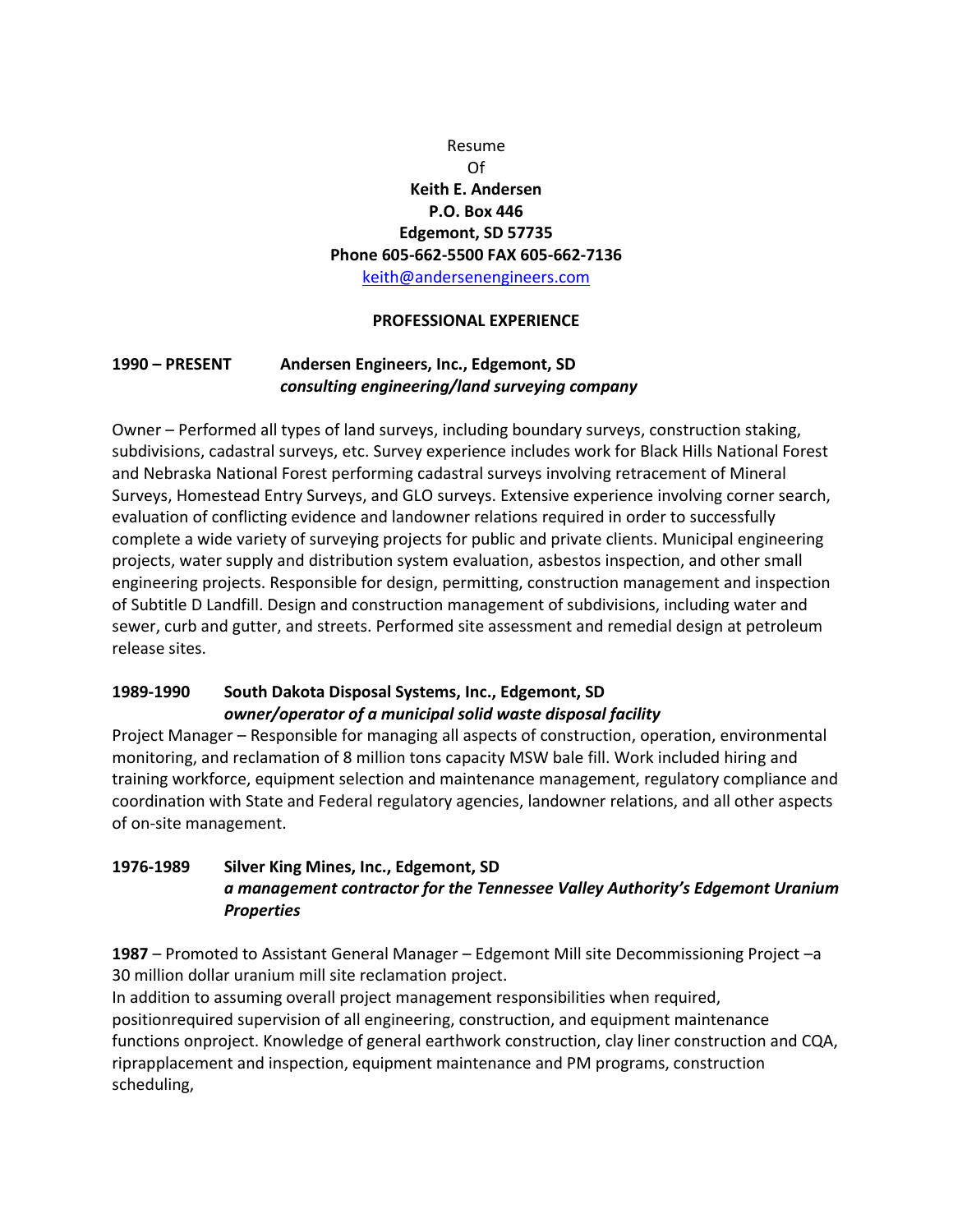construction engineering, budgeting, intermediate and final reclamation practices, and general construction management required. Also performed all duties of chief engineer.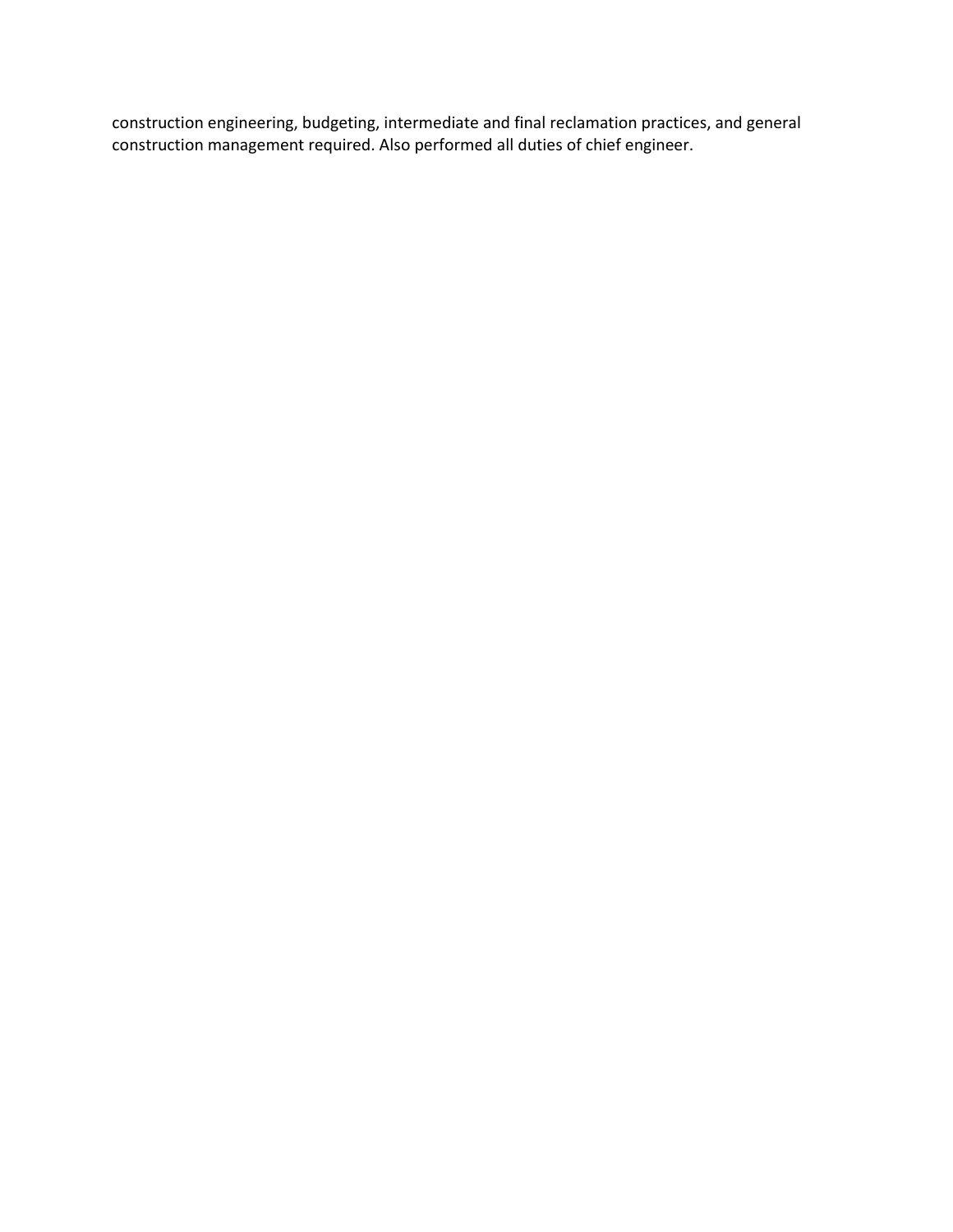**1982** – Promoted to Chief Engineer – Edgemont Mill site Decommissioning Project. - Position required supervision of ten member engineering staff in performing all engineering work on project. Responsibilities included construction management and scheduling, budget preparation, supervision of onsite soils testing lab, supervision of earthwork construction inspection and quality control testing, supervision of construction surveying, preparation of engineering reports, development of quality control records control system, and providing technical support in coordinating project activities with regulatory agencies. Also acted as technical advisor for surface water and groundwater monitoring programs, including providing design and installation supervision for monitor well construction programs.

**1978** – Promoted to Chief Engineer – Proposed Burdock-Dewey Uranium Mining Project Supervised 6-12 member engineering staff in performing work associated with uranium exploration and mine planning. Duties included mine planning, claims location and surveying, establishment of second-order horizontal and vertical survey control net for mine planning and exploration drilling surveys, provide technical assistance for exploration permit applications and reports, provide supporting testimony before SD Board of Minerals and Environment at permit renewal hearings, design and supervise aquifer monitoring and testing programs, and supervise groundwater monitoring program.

**1976** – Employed as Project Hydrologist – Proposed Burdock-Dewey Uranium Mining Project Responsibilities included design and operation of aquifer monitoring programs, design and installation of monitor and test wells, and routine engineering and surveying duties.

## **1972-1976 – US Dept. of Interior, Bureau of Reclamation, Oahe Project, Redfield, SD**

**1972** – Employed as Civil Engineer – Proposed Oahe Irrigation Project. Duties included performing in-situ hydraulic conductivity tests of project soils, field soils investigations, design of subsurface drainage systems, development of computer model to simulate groundwater movement under irrigation and inspection of existing irrigation project works.

#### **Professional Training**

Introduction to the Geographic Coordinate Database", CFedS Training Program, Ron Scherler, Marc Thomas, and Janet Wilkins, BLM, February, 2009

"Taking the Terror Out of Testifying", James Vukelic, SDSPLS, January 17, 2009

"SD Codified Law Workshop", SDSPLS, January 16, 2009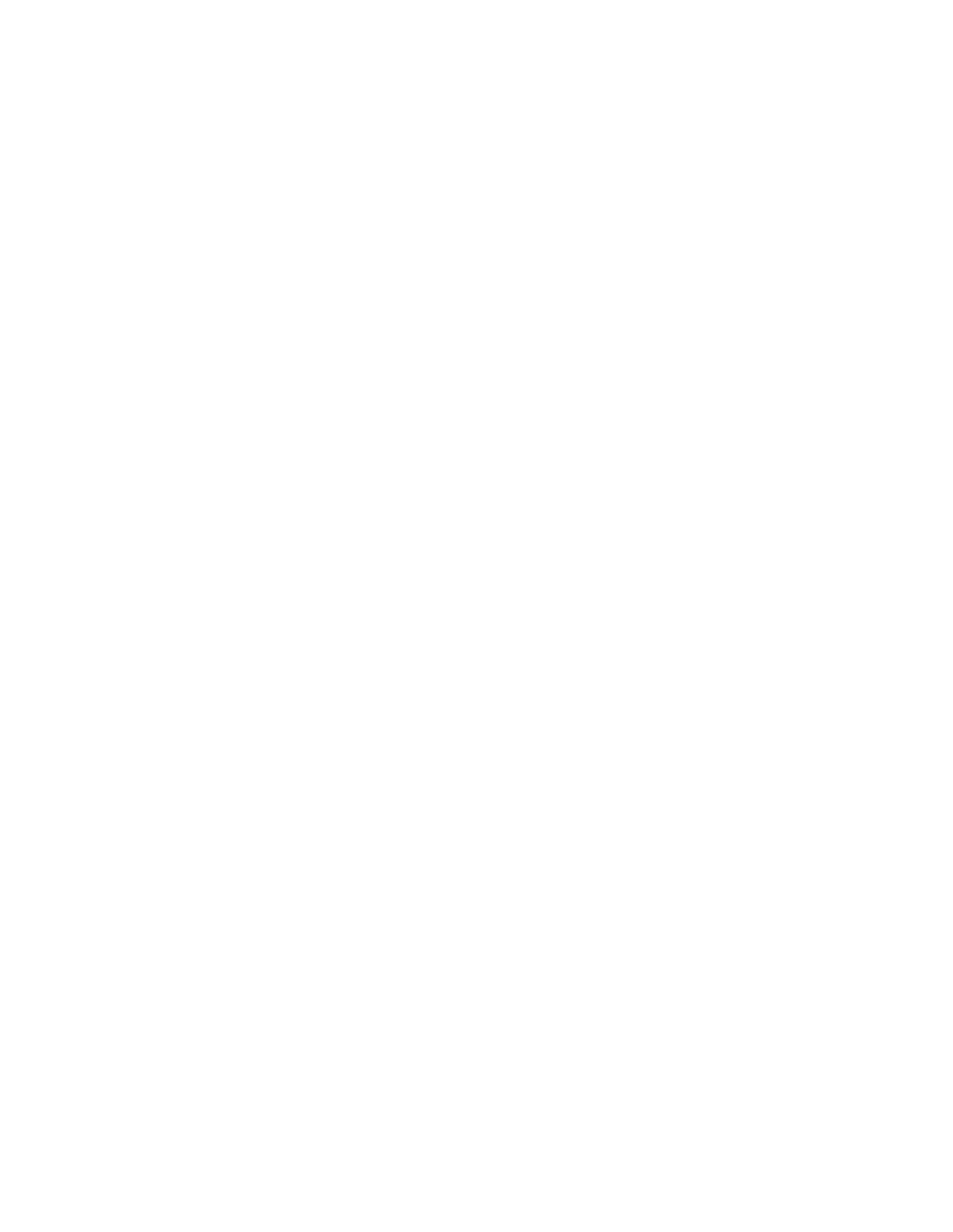"Bona Fide Rights – A Look Given Current Case Law", John Farnsworth, BLM, SDSPLS, January 16, 2009

"Junior-Senior Corners, Overlaps & Hiatus", John Farnsworth, BLM, SDSPLS, January 15, 2009

"Special Boundary Problems", CFedS Training Program, John Farnsworth & Bob Thompson, BLM, December, 2008

"GPS-Derived Heights, Bill Henning, NGS, SDSPLS, January 12, 2008

"Documentation for Self-Defense", Wendy Lathrop, SDSPLS, January 11, 2008

"To Accept or Not to Accept", Wendy Lathrop, SDSPLS, January 10, 2008

"Subdivision of Fractional Sections", Ron Scherler, BLM, SDSPLS January 13, 2007

"Discrepancies in the Official Record", Ron Scherler, BLM, SDSPLS, January 12, 2007

"GPS Derived Heights", William Henning, NGS, SDSPLS, January 11, 2007

"Certified Federal Surveyor Program", Bureau of Land Management – National Training Center, Phoenix, AZ, Oct. – Dec., 2006

"Retracing Mineral Surveys", John Stock, US Mineral Surveyor, SDSPLS, January 14, 2006

"Deed Research and Boundary Determination", John Stock, US Mineral Surveyor, SDSPLS, January 12 – 13, 2006

"Review of SD Codified Laws Relating the Practice of Land Surveying in SD", SDSPLS, January 15, 2005

"Ethics for Professional Surveyors", Dennis Mouland, BLM, SDSPLS, January 14, 2005

"Lotted Sections Workshop", Dennis Mouland, BLM, SDSPLS, January 13-14, 2005

"Tracking the Railroads", Wendy Lathrop, Mercer County College, SDSPLS, January 10, 2004

"Floodplain Development – A Technical Guide", Wendy Lathrop, Mercer County College, SDSPLS, January 9, 2004

"FEMA Floodplain Mapping Issues", Wendy Lathrop, Mercer County College, SDSPLS, January 9, 2004

"Riparian Boundaries" Frank A. Hart, BLM, SDSPLS, January 9 – 11, 2003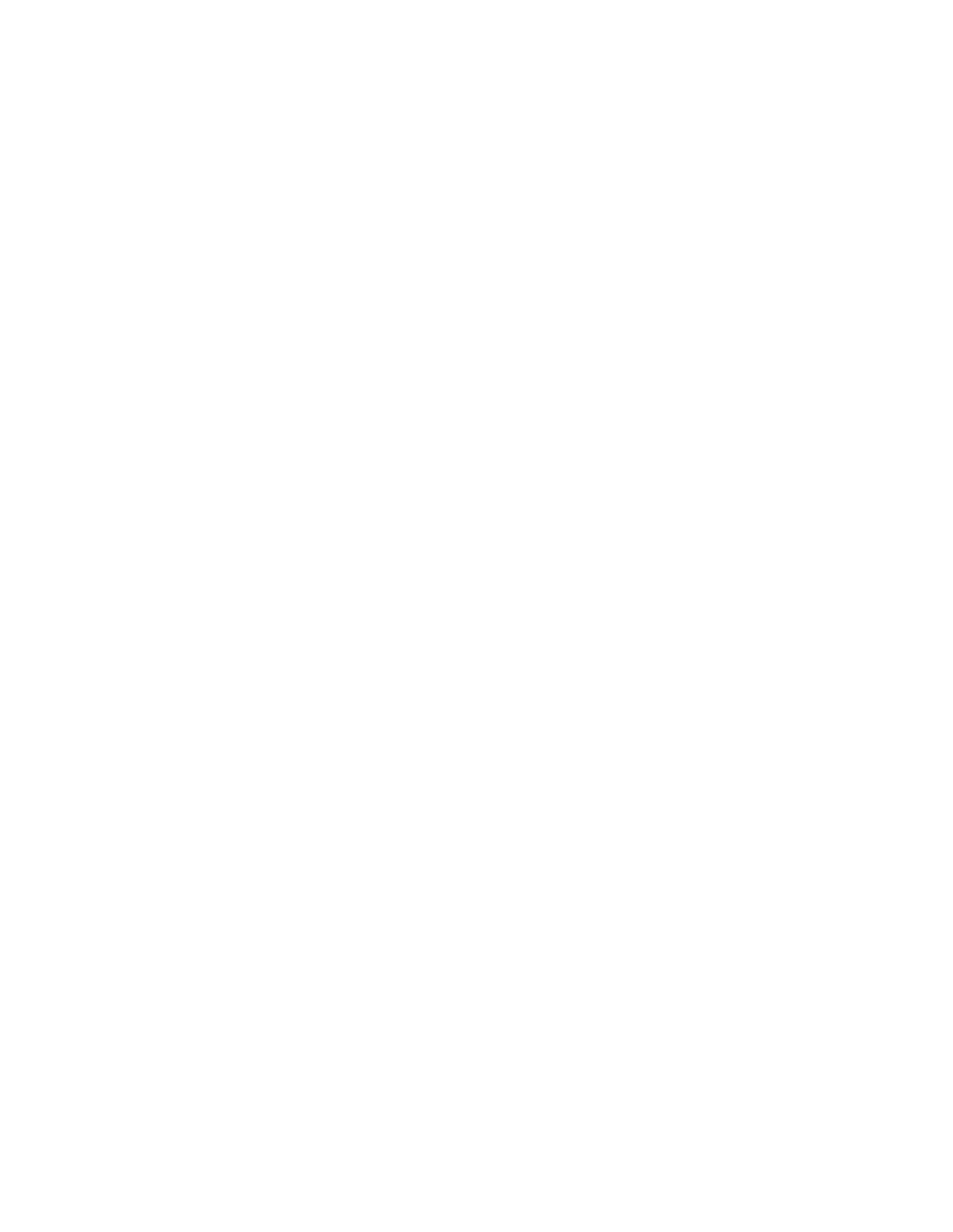"Successful Construction Staking", Ballew Consulting Services, SDSPLS, January 10, 2003

"National Spatial Reference System", David Doyle, NGS, SDSPLS, January 12, 2002

"Surveyor's Recognition of Rights in Real Property", Jerry Broadus, SDSPLS, January 11, 2002

"Contracts and Professional Liability, Tom Johnson, SDSPLS, January 10, 2002

"The Business of Land Surveying", Gary Kent, The Schneider Corporation, SDSPLS, January 13, 2001

"ALTA/ACSM Land Title Surveys", Gary Kent, The Schneider Corporation, SDSPLS, January 12, 2001

"The Jasper Fire – Remote Sensing and GPS", Ralph Turner, USDA-Forest Service, SDSPLS, January 11, 2001

"Geodesy Basics", James Reilly, SDSPLS, January 8, 2000

"Practical Surveying With GPS", James Reilly, SDSPLS, January 7, 2000

"HARN Through the Internet", Michael Jordan, SD DOT, SDSPLS, January 6, 2000

"Monuments and Lines of Possession", Knud Hermansen, PLSW, November 12, 1999

"Contracts and Negotiable Instruments", Knud Hermanson, SDSPLS, January 9, 1999

"Standards in Practice", Knud Hermansen, SDSPLS, January 8, 1999

"Records Research and Liability", Knud Hermansen, SDSPLS, January 7, 1999

"History of the Public Lands Survey System", Dennis D. Shreves, SDSPLS, January 8 - 9, 1998

"Applied State Plane Coordinates", Dennis D. Shreves, Professional Land Surveyors of WY, November 15, 1997

"Writing Legal Descriptions", Dennis D. Shreves, SDSPLS, April 26, 1997

"Professional Liability and Responsibility in Land Surveying", Walter G. Robillard, SDSPLS, January 6, 1996

"Use of the South Dakota HARN Network", Merle Swenson, SD DOT, SDSPLS, January 5, 1996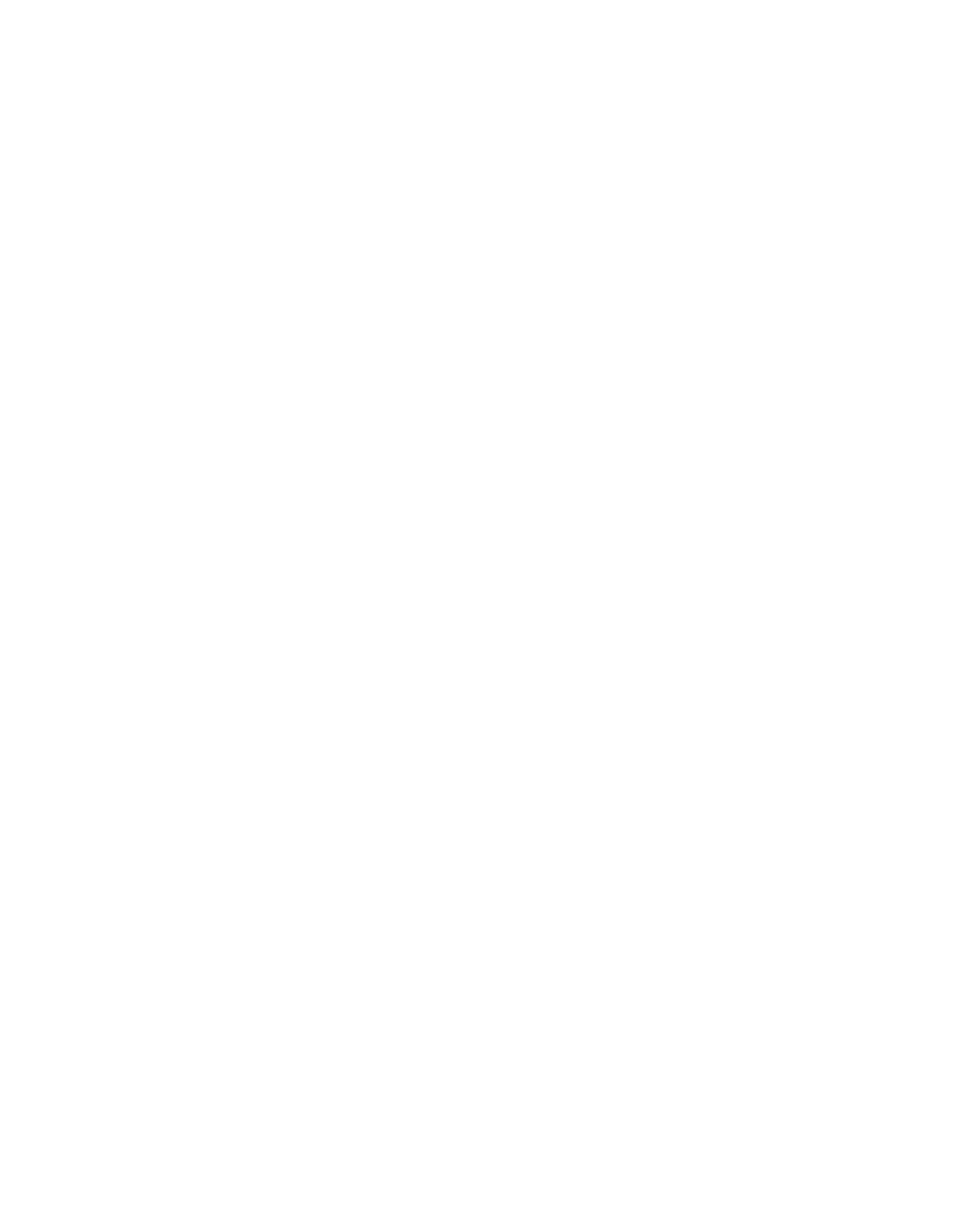"Evidence and Its Use in Boundary and Title Disputes", Walter G. Robillard, SDSPLS, January 5, 1996

"Resolving Conflict of Evidence", Walter G. Robillard, SDSPLS, January 4, 1996

"Managing Your Firm for Profit", Milton Denny, SDSPLS, January 7, 1995

"Floodplain Analysis and Use of the FIRM", John Liou, FEMA, January 6, 1995

"Construction Surveying", Milton Denny, SDSPLS, January 5, 1995

"SD State Plane Coordinate System", David Knowles, SDSPLS, January 8, 1994

"Corner Remonumentation", Dennis Bland, SDSPLS, January 7, 1994

"Maximizing Profits and Ethics", Ray Connin, SDSPLS, January 7, 1994

"Celestial Observations", David Knowles, Elgin, Knowles & Senne, Inc. January 6, 1994

"Corner Evidence Analysis", Dennis Mouland, Cadastral Consultants, Inc., January 8, 1993

"Ethics for the Surveyor", Dennis Mouland, Cadastral Consultants, Inc., January 7, 1993

"Dependable Defensible Decisions – The Best Insurance Available", John Stock, SDSPLS, January 10, 1992

"Finding the Land", Ray Connin, SDSPLS, January 9, 1992

"Basic Geodesy for GPS Users", Mike Londe, BLM, Northeast Wyoming Community College, December 4 – 5, 1992

Various Short Courses on groundwater, hydrology, waste management and related engineering topics – 1980-1990.

"Engineering Statistics", Civil Engineering Department, Colorado State University, 1973

"Introduction to Geology", Chadron State College, 1978

#### **EDUCATION**

1968-1972 Bachelor of Science in Agricultural Engineering South Dakota State University, Brookings, SD